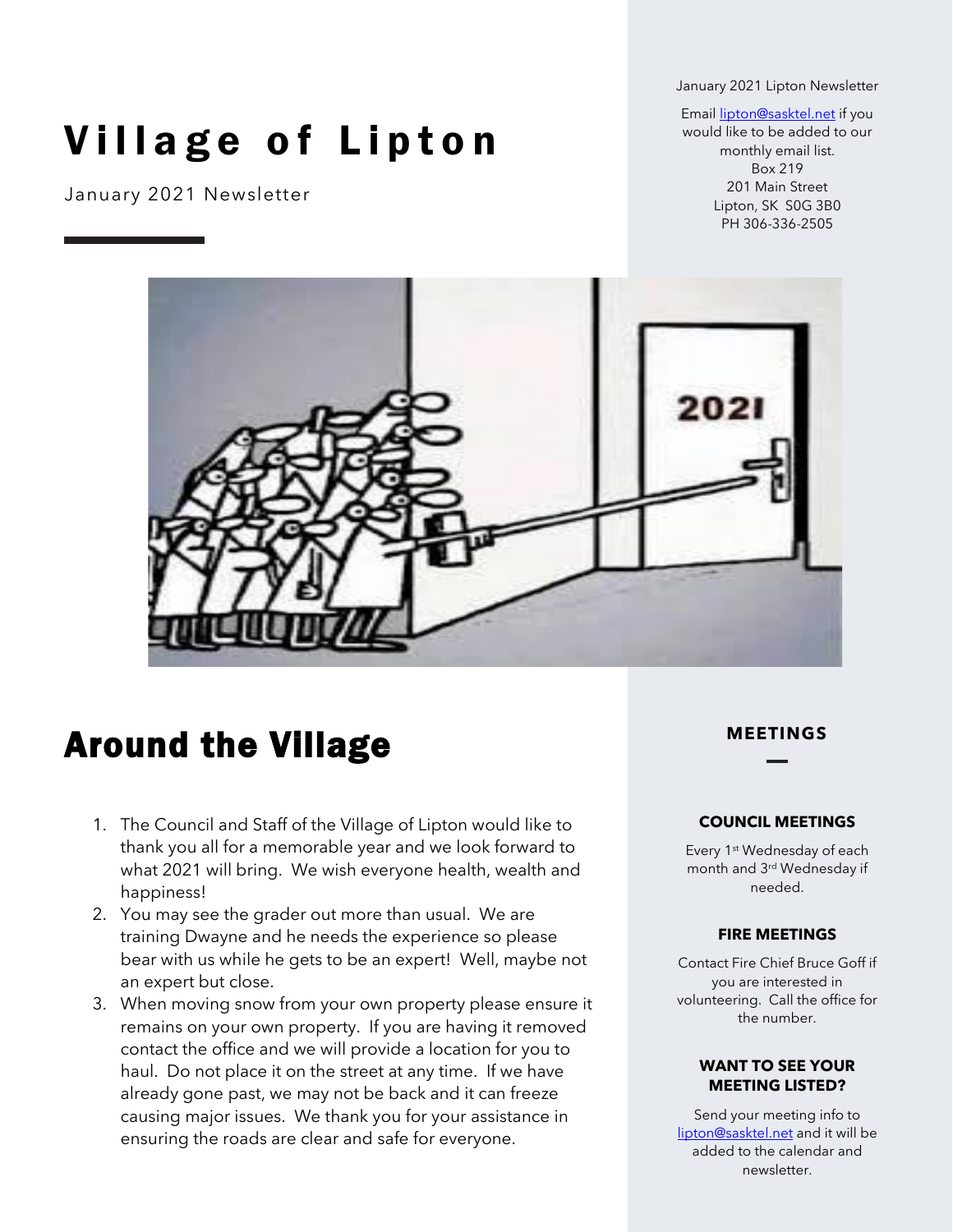- 4. The blue recycle bins are located across from the Office/Shop. When using them please break down your boxes so there is room for everyone.
- 5. Taxes were due by December 31, 2020. Please attend the office to pay your taxes and save the interest that will be applied.
- 6. We have been pretty lucky with the weather that we are due for some cold stuff. With that comes fireplaces being fired up. Please remember only clean firewood can be burned in a fireplace. Do not burn garbage or any other combustible material as it is unsafe and can cause a terrible odor.
- 7. Snowmobile safety please make sure you are riding safely so you can return home to your family in one piece. We finally have snow and everyone just wants to have fun out there. Do it safely.
- 8. Please make sure your garbage bins are free of obstructions, lids are easy to secure and open and the path is clear so the maintenance crew can access them. Garbage bags should not be any heavier than 30 lbs as the repetitive movement can be harmful at great weights.



The Christmas Lights were amazing this year! Congratulations to all the winners of the lights contest held by the Lipton Ideal Events Group.

Winners are as follows:

**December 3** – Glenis and Allen Bausmer

**December 10** – Steve and Karen Enser

**December 17** – Bryson Huber

**December 24** – Darrell Sabiston

Congrats! They were beautiful!

Please follow the **Coming Events in the Village of Lipton** Facebook page for more events held by the Seniors rec group.

This year the Lipton Seniors Center Group prepared bags/baskets for all the seniors in the village and set out to deliver each one. Great job!!!! We are sure they were super appreciated and a welcomed surprise!



The **Little Christmas Shop** in Lipton was a huge success! Thank you to the hosts and vendors!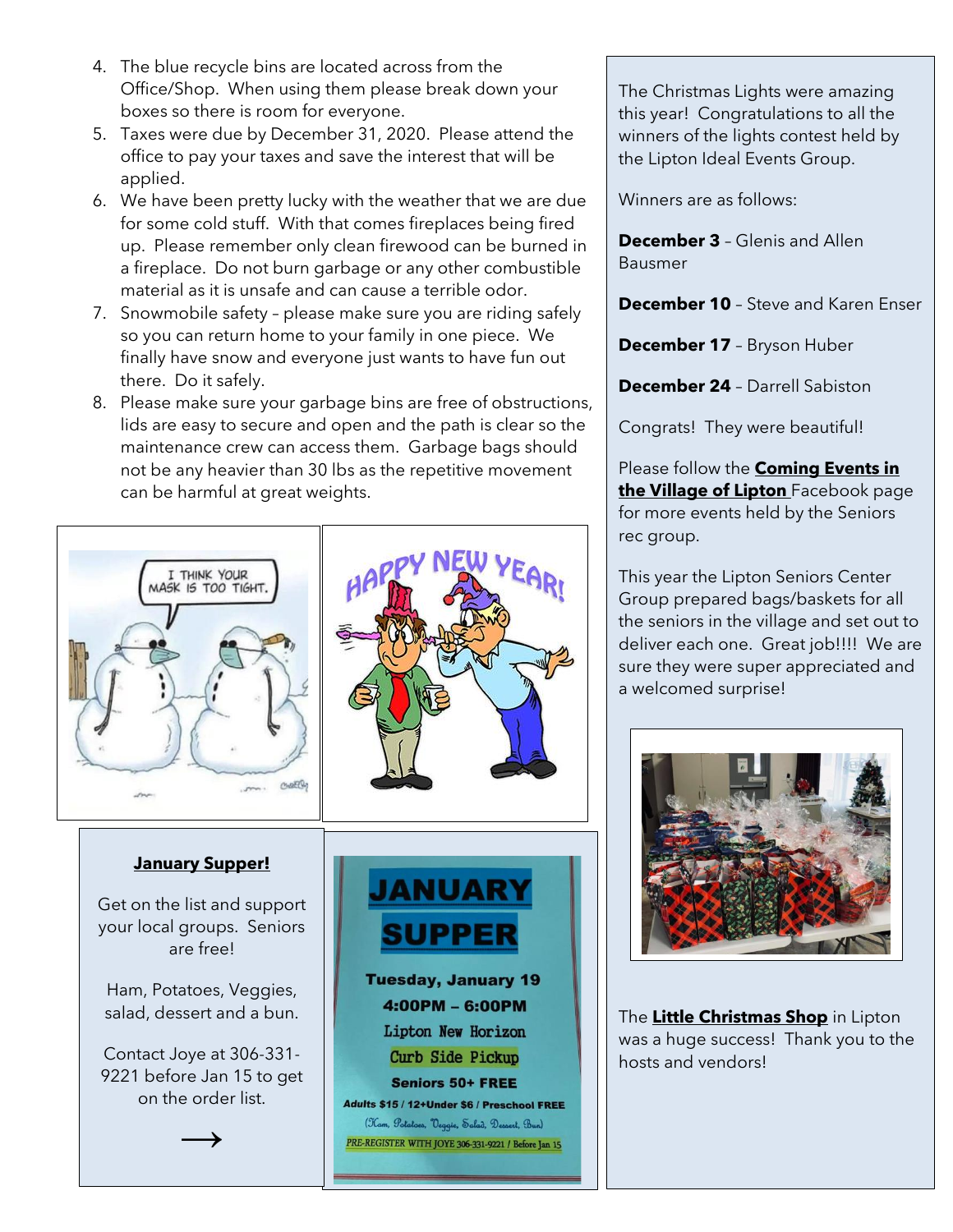## Fun Facts!!

- 1. If you point your car keys to your head, it increases the remote's signal range. This works by using your brain to act as a radio transmitter.
- 2. There is a company that sells mirrors that make people look 10 pounds thinner. Overall, the mirrors have contributed to 54% of total sales for retailers that use it.
- 3. In World War II, Germany tried to collapse the British economy by dropping millions of counterfeit bills over London.
- 4. The tallest mountain in our solar system, Olympic Mons, is 3 times taller than Mount Everest.
- 5. A man named Ronald MacDonald robbed a Wendy's in 2005.
- 6. So far, two diseases have successfully been eradicated: smallpox and rinderpest. The last case of smallpox was in 1977, and the last of rinderpest was in 2001.





### Dec 22-Jan 20 Horoscope



#### **Capricorn Zodiac Facts:**

- Generally introverted and often very self-conscious of themselves.
- $\overline{\phantom{a}}$  Likes to appear cool and collected, but is actually quite moody inside.
- $\ddot{\bullet}$  Typically, self-contained and strong willed, and hates looking weak.
- $\leftarrow$  Resourceful, and enjoys creating things that have a practical use.
- **↓** Cannot stand restrictive authority.

Did you know there is a metal recycle container in Lipton? It is located by the RM of Lipton Shop off the highway.



### **My New Year's resolutions:**

- **1. Stop making lists.**
- **B. Be more consistent.**
- **7. Learn to Count.**